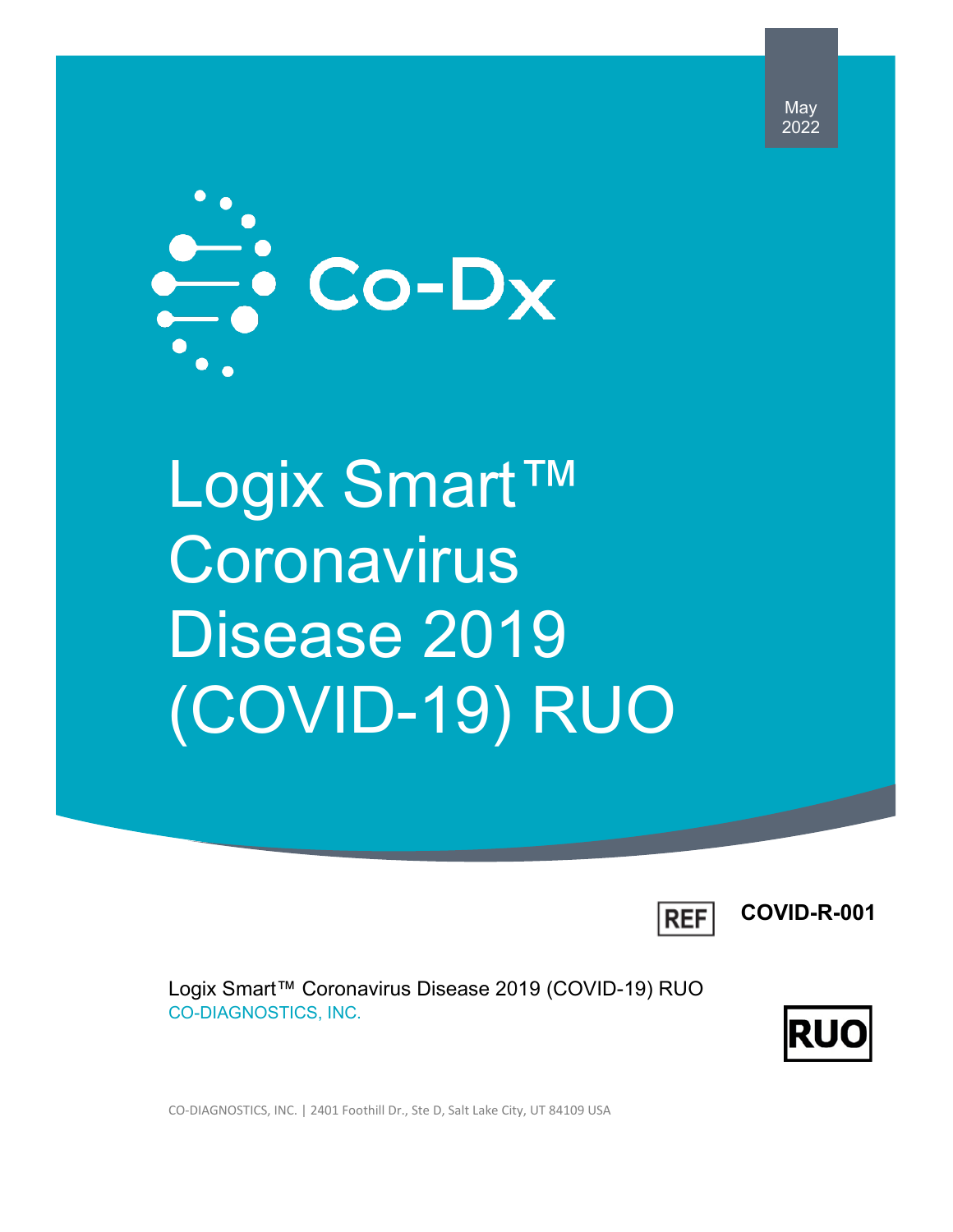

# **Table of Contents**

| $\mathbf{1}$ |  |
|--------------|--|
| 2            |  |
| 3            |  |
| 4            |  |
| 5            |  |
| 6            |  |
| 7            |  |
| 8            |  |
| 8.1          |  |
| 8.2          |  |
| 9            |  |
| 10           |  |
| 10.1         |  |
| 10.2         |  |
| 11           |  |
| 11.1         |  |
| 11.2         |  |
| 12           |  |
| 12.1         |  |
| 12.2         |  |
| 13           |  |
| 13.1         |  |
| 13.2         |  |
| 13.3         |  |
| 14           |  |
|              |  |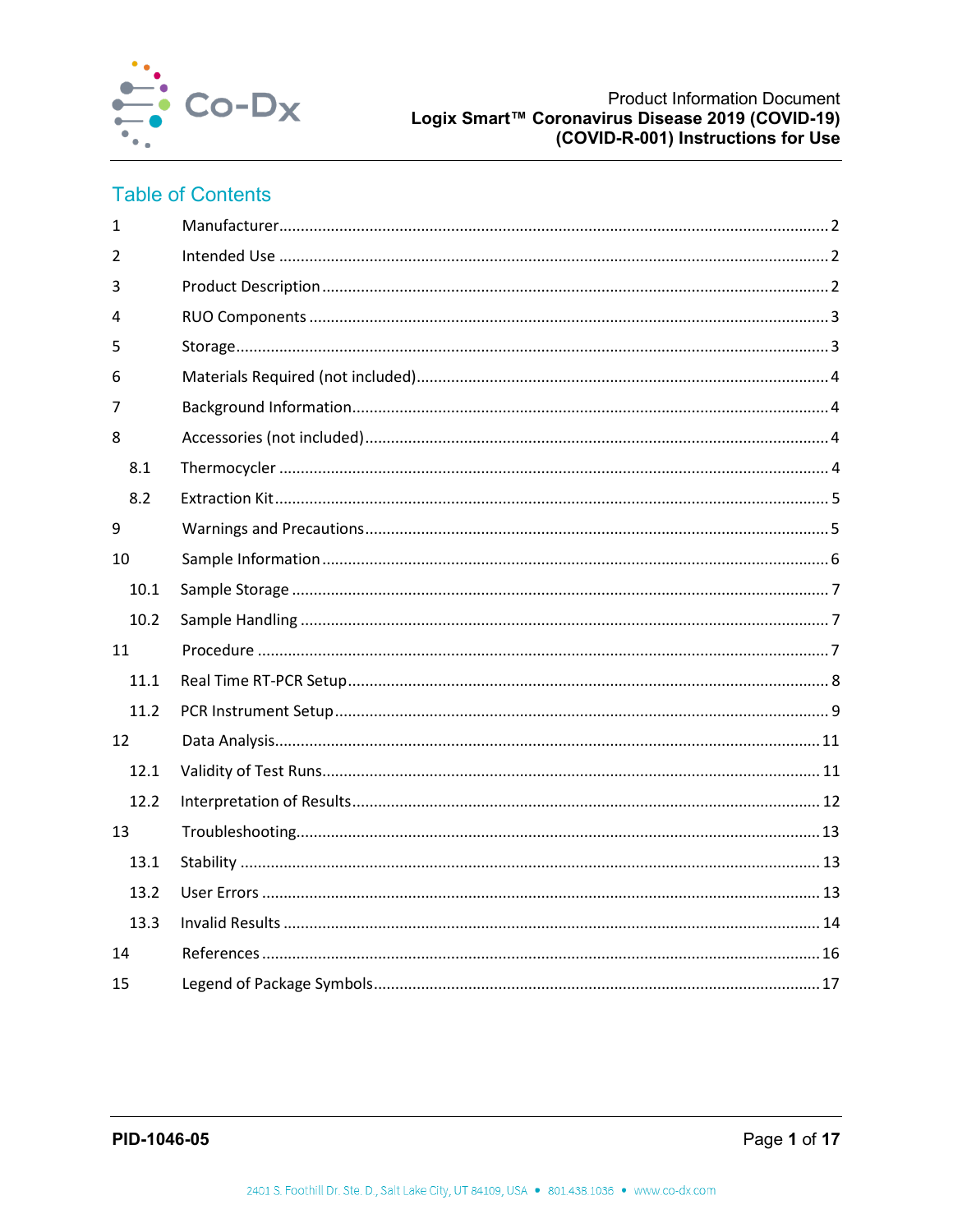

#### <span id="page-2-0"></span>**1 MANUFACTURER**



Co-Diagnostics, Inc. 2401 S Foothill Dr. Ste D Salt Lake City, UT 84109



Phone: +1 (801) 438-1036 Email: [info@co-dx.com](mailto:info@co-dx.com) Website: [www.co-dx.com](http://www.co-dx.com/) 

## <span id="page-2-1"></span>**2 INTENDED USE**

The **Logix Smart™ Coronavirus Disease 2019 (COVID-19)** product is a research use only (RUO) test, based on real-time PCR (qPCR) technology, for the qualitative detection of the Coronavirus Disease 2019 (COVID-19).

**For research use only. Not for use in diagnostics procedures.**

## <span id="page-2-2"></span>**3 PRODUCT DESCRIPTION**

The **Logix Smart™ Coronavirus Disease 2019 (COVID-19) RUO** tests for the presence or absence of ribonucleic acid (RNA) of the Coronavirus Disease 2019 (COVID-19) microorganism.

The **Logix Smart™ Coronavirus Disease 2019 (COVID-19) RUO** includes an internal control to identify possible qPCR inhibition, confirm the integrity of the reagents, and verify the quality of sample extraction. The **Logix Smart™ Coronavirus Disease 2019 (COVID-19) RUO** also includes a positive control (PC) with a synthetic RNA molecule carrying sequences that are homologous to Coronavirus Disease (COVID-19) microorganism that this assay targets. PCs represent a source of amplicon contamination. Take precautions to prevent or minimize the risk.

CoPrimers™ included in the **Logix Smart™ Coronavirus Disease 2019 (COVID-19) RUO** are the following:

- CoPrimers™ that target COVID-19 and are labelled with the FAM™ fluorophore.
- CoPrimers™ that target the Internal Positive Control (IPC) deoxyribonucleic acid (DNA) are labelled with CAL Fluor® Red 610 fluorophore.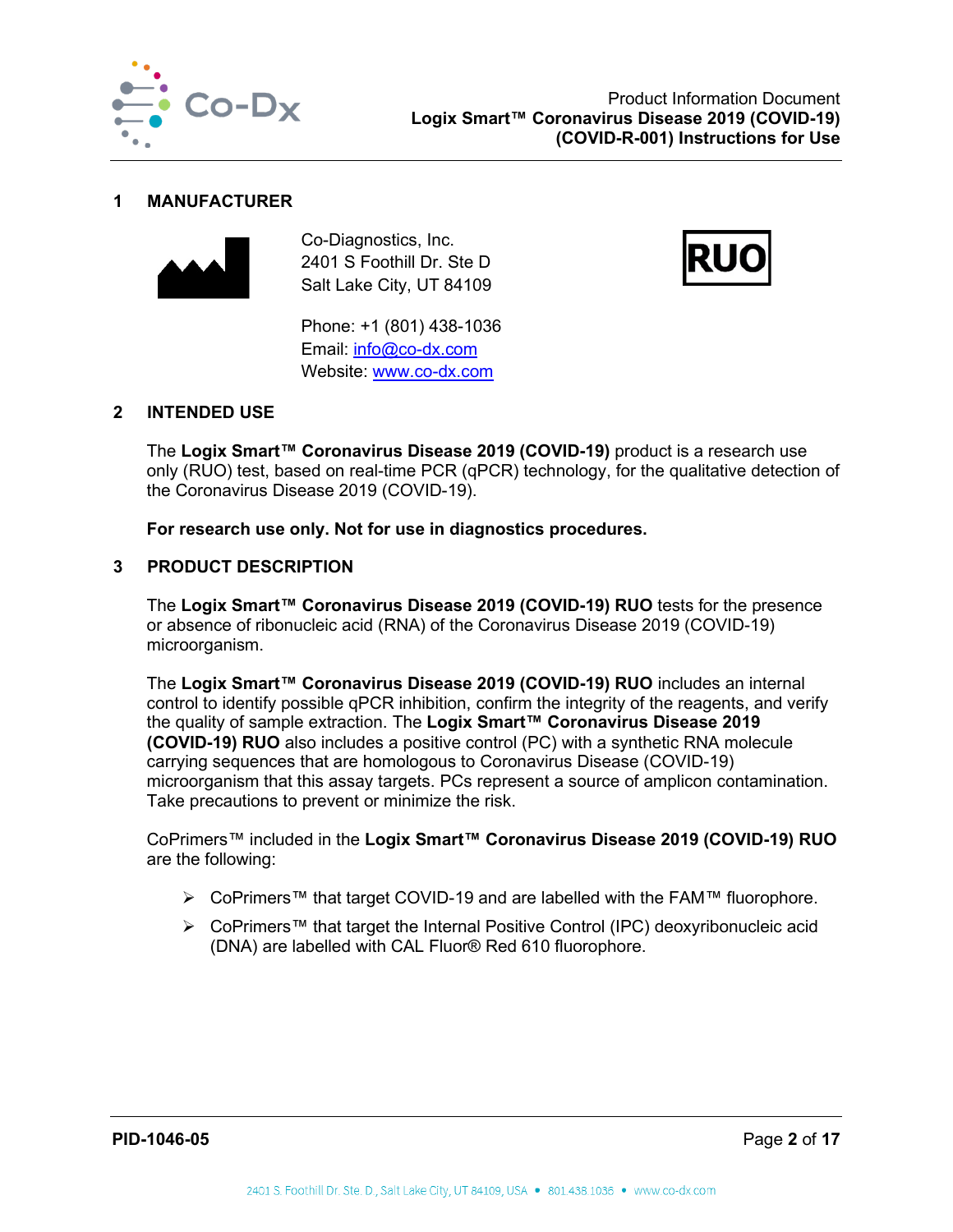

## <span id="page-3-0"></span>**4 RUO COMPONENTS**

See [Table 1](#page-3-2) for the components found in the **Logix Smart™ Coronavirus Disease 2019 (COVID-19) RUO**.

#### <span id="page-3-2"></span>**Table 1**

*RUO Components*

| Lid.<br>Color | <b>Component</b>                                 | <b>Symbol</b> | <b>Catalog Number</b> | <b>Description</b>                                                 | <b>Amount</b>                        |
|---------------|--------------------------------------------------|---------------|-----------------------|--------------------------------------------------------------------|--------------------------------------|
| <b>Brown</b>  | Logix Smart™<br><b>COVID Master</b><br>Mix       | MМ            | COVID-MM-001          | Proprietary blend of<br>CoPrimers <sup>™</sup> and<br>PCR reagents | $1 \times 500$ µL<br>(100 reactions) |
| <b>Red</b>    | Logix Smart™<br><b>COVID Positive</b><br>Control | <b>PC</b>     | COVID-PC-001          | Proprietary blend of<br>target templates                           | $1 \times 500$ µL<br>(100 reactions) |
| <b>Clear</b>  | Nuclease-Free<br>Water                           | NTC           | <b>GEN-NF-001</b>     | DNase/RNase-free<br>water                                          | $1 \times 500$ µL<br>(100 reactions) |

The **Smart™ Coronavirus Disease 2019 (COVID-19) RUO** Catalog Number is COVID-R-001. Contact Sales at (801) 438-1036 ext. 01 or at [www.co-dx.com/contact/](http://www.co-dx.com/contact/) to order.

## <span id="page-3-1"></span>**5 STORAGE**

The following list includes important storage and handling information:

- The **Logix Smart™ COVID-19** RUO is shipped on dry ice. The components of the RUO should arrive frozen. If one or more of the components are not frozen upon receipt or are compromised during shipment, contact your distributor for assistance.
- $\triangleright$  All components should be stored immediately at a temperature between -40 $\degree$ C and -16°C to prevent degradation of reagents.
- Always work with each **Logix Smart™ COVID-19** component on ice. Make aliquots, if necessary, to avoid 10 or more freeze/thaw cycles.
- $\triangleright$  If you work in an area prone to power outages, ensure you have a back-up generator for your freezer and a temperature data log to ensure that the **Logix Smart™ COVID-19** RUO remains frozen.
- With proper storage and handling, the **Logix Smart™ COVID-19** RUO reagents are stable for up to 12 months from the date of manufacture.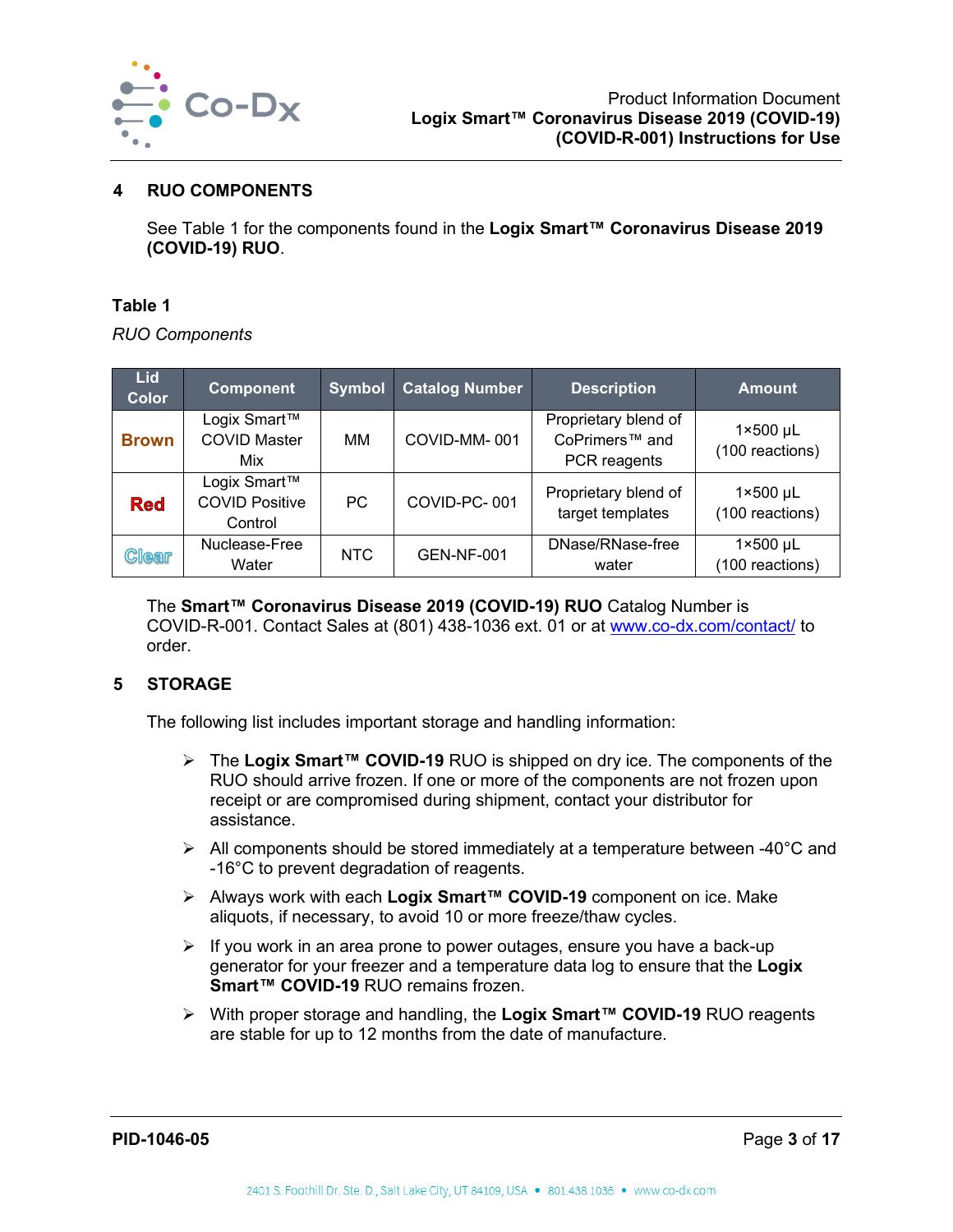

## <span id="page-4-0"></span>**6 MATERIALS REQUIRED (NOT INCLUDED)**

Materials and devices required but not provided include the following:

- $\triangleright$  An appropriate 2-channel real-time PCR instrument, compatible with the fluorophores used in this test
- $\triangleright$  An appropriate nucleic acid extraction system or kit
- $\triangleright$  Several micropipettes capable of pipetting volumes from 5 µL to 1,000 µL
- $\triangleright$  A cold block or ice
- $\triangleright$  A vortex and centrifuge
- $\triangleright$  A PCR workstation, for master mix (MM) plating and setup

## <span id="page-4-1"></span>**7 BACKGROUND INFORMATION**

Coronavirus (2019-nCoV) was initially reported to the World Health Organization (WHO) on December 31, 2019, as an outbreak in Wuhan City, Hubei Province, China of pneumonia of unknown etiology. Thousands of human infections were confirmed in that region, resulting in exported cases worldwide. Cases involved severe illness to death. Based on this worldwide spread of the contagion, countries and the WHO called for diagnostic testing to identify, detect and diagnose coronavirus (2019-nCoV) and its emerging variants.

#### <span id="page-4-3"></span><span id="page-4-2"></span>**8 ACCESSORIES (NOT INCLUDED)**

#### **8.1 Thermocycler**

Co-Diagnostics, Inc. can either directly or through reagent rental programs, provide the CoDx Box™ thermocycler machines (manufactured for Co-Diagnostics, Inc. by Bio Molecular Systems). **Logix Smart™ Coronavirus Disease 2019 (COVID-19) RUO** can also be used in other real-time PCR systems if the parameters to run the test are set as established in the **Logix Smart™ Coronavirus Disease 2019 (COVID-19) RUO**.

The CoDx Box thermocycler is recommended due to its ease of use, small size, durability, and fast report generation. The CoDx Box thermocycler software was developed by Bio Molecular Systems solely for Co-Diagnostics, Inc., and it has been verified for use with Co-Diagnostics, Inc. real-time PCR products, simplifying result interpretation.

The CoDx Box thermocycler reads fluorescence in real-time, generated from the PCR reagents loaded into CoDx Box PCR reaction tubes, amplifies the virus RNA by thermal cycling using magnetic induction, and displays output data through the integrated software. The CoDx Box thermocycler is available with 48 reaction wells and 4 channels. Other Co-Diagnostics, Inc. real-time PCR products also utilize this CoDx Box thermocycler. The Microsoft Surface™ Pro 4 System (MSPRO-4) is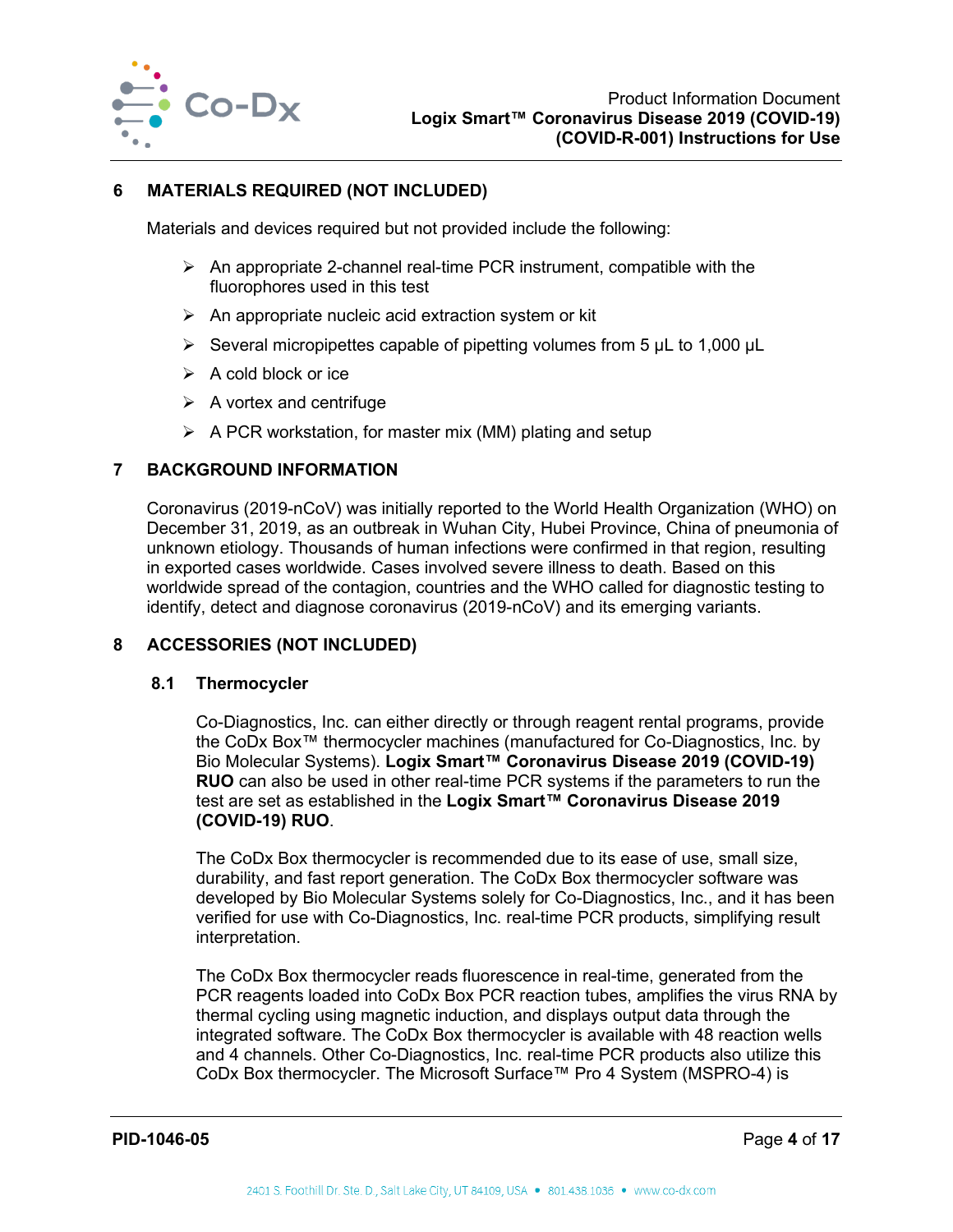

available for use with CoDx Box software in a windows-based operation system. The output device used with the CoDx Box thermocycler can be a printer or external computer. Alternately, the results can be manually recorded. The method of reporting is left to the discretion of the user.

## <span id="page-5-0"></span>**8.2 Extraction Kit**

The quality of the extraction of the RNA from the samples is essential for the performance of Logix Smart™ Coronavirus Disease 2019 (COVID-19) RUO. The extraction protocol to be followed should be performed following manufacturer's instructions or an internally validated protocol. The extraction method suggested with Logix Smart™ Coronavirus Disease 2019 (COVID-19) RUO is the QIAamp Viral RNA Mini Kit, Qiagen, cat No. 52904 (50 preps) and cat No. 52906 (250 preps), and the QIAcube instrument.

Other kit options include: MagMax™ Viral/Pathogen Nucleic Acid Isolation kit, MagMax™ Viral/Pathogen II Nucleic Acid Isolation Kit, and QuickGene Tissue II RNA kit, along with KingFisher Flex and Myra instruments, even though no test Co-Diagnostics performance studies have been performed with the current iteration of the Logix Smart™ Coronavirus Disease 2019 (COVID-19) RUO. Please, always use the most recent version of this document as more information as added with future studies. For the most recent version go to

http://codiagnostics.com/resources/instructions-for-use/ for free download of this manual

## <span id="page-5-1"></span>**9 WARNINGS AND PRECAUTIONS**



#### **WARNING!**

Before performing any testing or running any sample, verify that all instruments have been properly installed, calibrated, and are well maintained. Do **not** use instruments with an outdated calibration.

Read and follow this Instructions for Use document carefully before using the product. Before first use, check the components for the following:

- $\triangleright$  Integrity
- $\triangleright$  Frozenness upon arrival

Users should adhere to the following guidelines:

- $\triangleright$  Limit the use of this product to personnel instructed and trained in the techniques of real-time PCR.
- Always treat samples as infectious and/or biohazardous. Use standard precautions.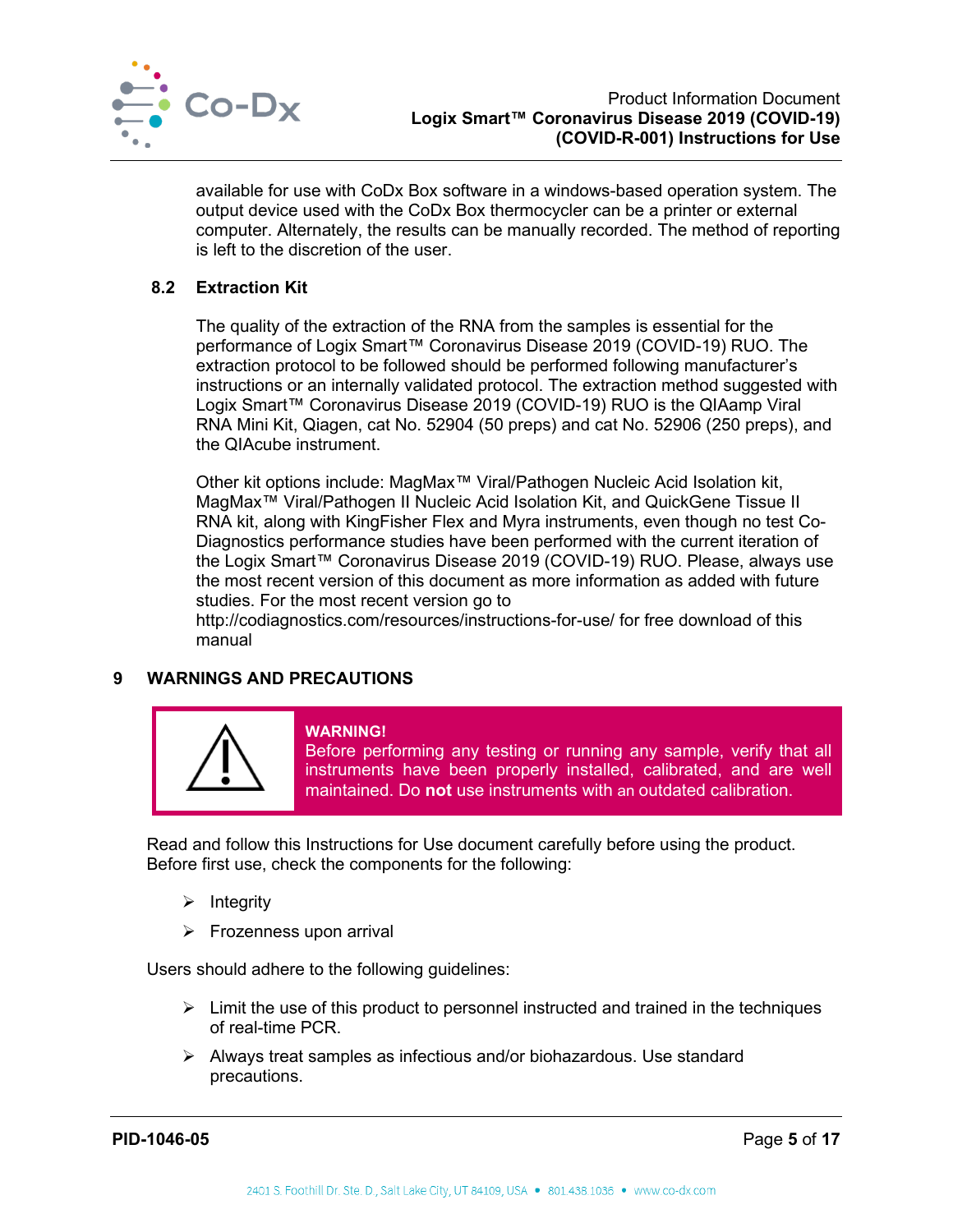

- $\triangleright$  Wear protective gloves, lab coat, and eye protection when handling samples. Always wear gloves when handling RUO components.
- $\triangleright$  Always use DNase/RNase-free disposable pipette tips with filters.
- $\triangleright$  Use segregated working areas for sample preparation, reaction setup, and amplification/detection activities. The workflow in the laboratory should proceed in a unidirectional workflow. To prevent contamination, change Personal Protective Equipment (PPE) between areas.
- $\triangleright$  Store and extract positive materials (specimen, controls, and amplicons) separately from other reagents. Dedicate supplies and equipment to separate working areas and do not move them from one area to another.
- Consult appropriate SDS for safety. The SDS for the **Logix Smart™ Coronavirus Disease 2019 (COVID-19) RUO** is provided with the shipment. If not provided with shipment the SDS can be retrieved from Co-Diagnostics website at the link: Safety [Data Sheets | Co-Diagnostics, Inc. \(co-dx.com\)](https://codiagnostics.com/resources/safety-data-sheets/)
- $\triangleright$  Do not open the reaction tubes/plates post amplification.
- $\triangleright$  Do not autoclave reaction tubes/plates after the PCR, because this will not degrade the amplified nucleic acid and will pose a risk to the laboratory area to contamination.
- $\triangleright$  Do not use components of the RUO that have passed expiration date.
- $\triangleright$  Discard sample and assay waste according to your local safety regulations.

## <span id="page-6-0"></span>**10 SAMPLE INFORMATION**

Sample selection, collection, storage, and handling play an essential part in the performance of nucleic acid assays. This document includes valuable information to help laboratories develop better procedures for the analysis of results and for troubleshooting other issues.

For more information, visit the Centers for Disease Control (CDC) and the WHO websites at the following addresses:

- CDC -<https://www.cdc.gov/coronavirus/2019-nCoV/lab/index.html>
- WHO - [https://www.who.int/emergencies/diseases/novel-coronavirus-](https://www.who.int/emergencies/diseases/novel-coronavirus-2019/technical-guidance/laboratory-guidance)[2019/technical-guidance/laboratory-guidance](https://www.who.int/emergencies/diseases/novel-coronavirus-2019/technical-guidance/laboratory-guidance)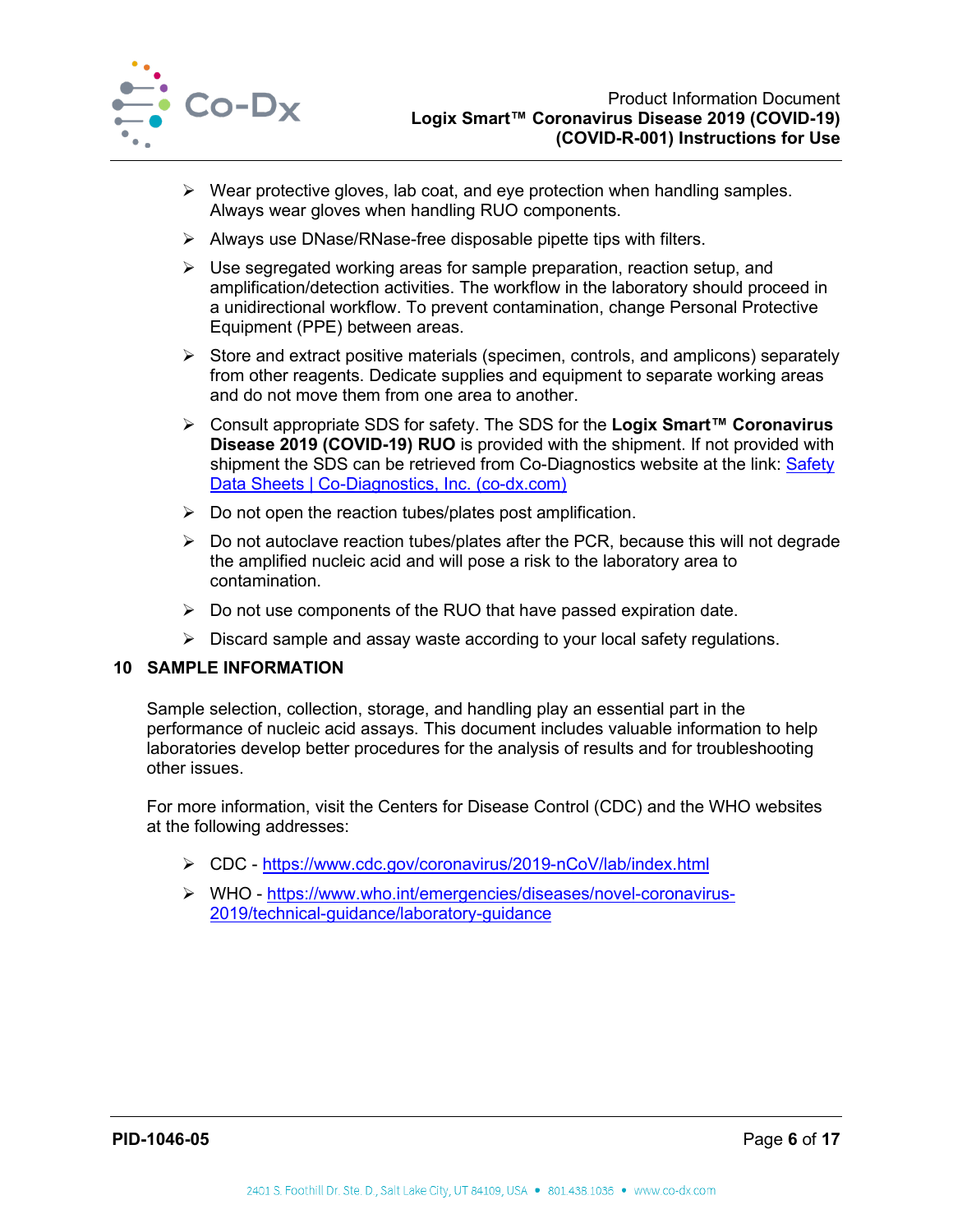

#### <span id="page-7-0"></span>**10.1 Sample Storage**

Store specimens at 2-8°C for up to 72 hours after collection. If you expect a delay in testing or shipping, store specimens at -70°C or below. Avoid repeated freezing and thawing of a specimen. If you keep a specimen for retesting, aliquot the specimen in different tubes to avoid repeated freezing and thawing cycles. Monitor and record the temperature in the storage areas regularly to identify potential fluctuations. Domestic refrigerators/freezers with wide temperature fluctuations are not suitable for the storage of frozen specimens (CDC, 2020).

## <span id="page-7-1"></span>**10.2 Sample Handling**

Laboratory workers should wear appropriate PPE, which includes disposable gloves, laboratory coat/gown, and eye protection when handling potentially infectious specimens.

If you suspect or confirm that a sample is infected with COVID-19, work under a certified Class II cabinet in a BSL-2 containment facility. More details are provided in the *Biosafety in Microbiological and Biomedical Laboratories (BMBL)* (CDC, 2009) or the *WHO Laboratory Biosafety Manual* (WHO, 2004).

For specific instructions on the handling of specimens associated with coronavirus disease 2019, see the CDC's webpage for the *Interim Laboratory Biosafety Guidelines for Handling and Processing Specimens Associated with Coronavirus Disease 2019* (COVID-19) (CDC, 2020).

## <span id="page-7-2"></span>**11 PROCEDURE**

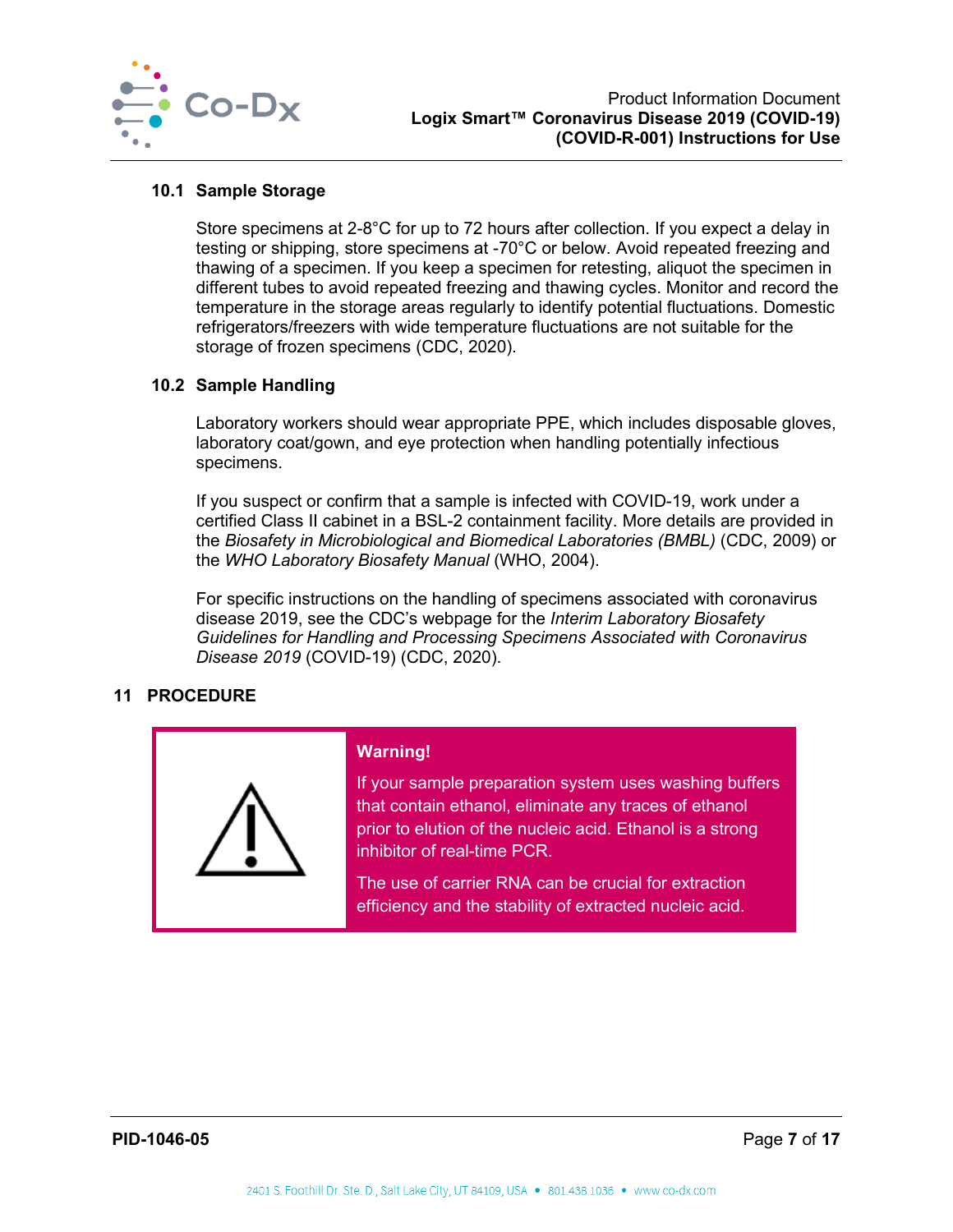

## <span id="page-8-0"></span>**11.1 Real Time RT-PCR Setup**

11.1.1 Set up the Reagent

Perform the following steps to set up the reagent:

- 11.1.1.1 Clean all working surfaces with a fresh 10% bleach solution followed by a molecular-grade alcohol or another equivalent method of cleaning that disinfects and degrades nucleic acids.
- 11.1.1.2 Vortex all **Logix Smart™ COVID-19** MM, PC, nuclease-free water (used as a no template control [NTC]), and all sample tubes for 3 seconds.
- 11.1.1.3 Briefly spin the MM, PC, NTC down before using to ensure reagents are properly mixed and to ensure removal of any condensation or residue from the lids.
- 11.1.1.4 Thaw all reagents and samples on ice, or a cold block, before starting the setup.
- 11.1.2 Set Up the Reaction
	- 11.1.2.1 Collect enough reaction wells for each of the following:
		- $\triangleright$  One for NTC.
		- $\triangleright$  One for each unknown sample you want to test, and
		- $\triangleright$  One (or more) for each PC

**Note:** The example below shows the number of wells needed for 5 unknown samples.

| PC/                |   |
|--------------------|---|
| <b>NTC</b>         |   |
| Unknown samples    | 5 |
| Total wells needed |   |

#### **Important:**

Pipette on ice, if possible. Perform PC pipetting and sample extraction in a separate area, or at a separate time, from the MM and NTC. Change pipette tips between unknown sample elution and change pipette tips after pipetting each component. Pipette the PC last, if possible, to avoid contamination events.

11.1.2.2 Pipet 5 µL of MM into each well collected.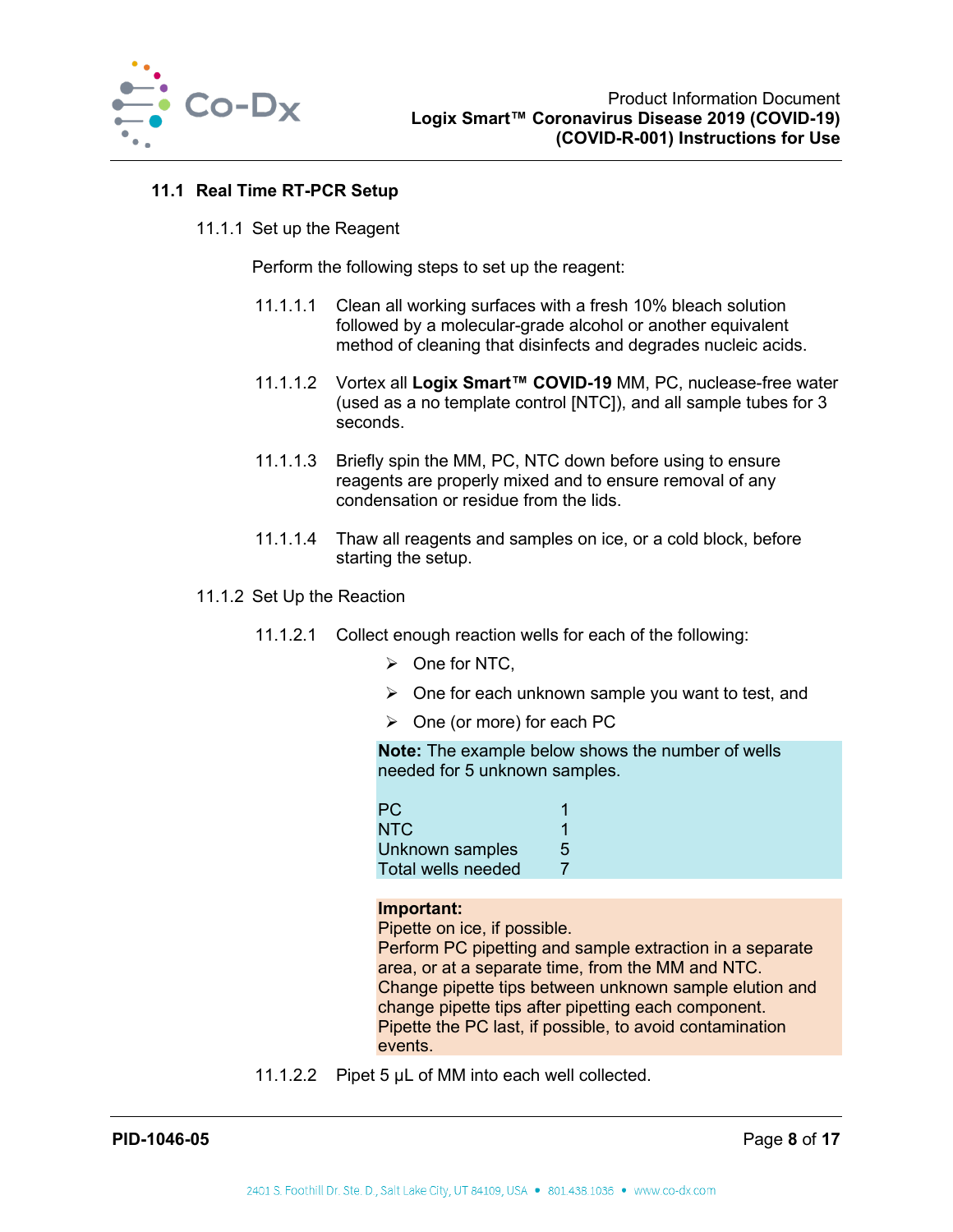

11.1.2.3 Pipet 5 µL of the unknown sample (elution from nucleic acid extraction) or 5  $\mu$ L of NTC control to the appropriate wells (in addition to the 5 µL of MM already in the well).

> **Note:** Include at least one NTC control in each run and that enough space remains for at least one PC.

- 11.1.2.4 Pipet 5 µL of PC into the appropriate well.
- 11.1.2.5 Seal the reaction plate with an optical adhesive film or seal each reaction tube with its appropriate lid.
- 11.1.2.6 Place the plate or tubes into the real-time PCR instrument in the correct orientation and start the run.

#### <span id="page-9-0"></span>**11.2 PCR Instrument Setup**

- 11.2.1 For basic information regarding setup and programming of the different realtime PCR instruments, refer to the user manual of the respective instrument. For programming instructions questions regarding the use of other real-time PCR instruments please contact the Laboratory at (801) 438-1036 ext.03 or at [www.co-dx.com/contact/.](http://www.co-dx.com/contact/)
- 11.2.2 If using a Co-Diagnostics Inc. CoDx Box, contact the Laboratory at (801) 438-1036 ext. 03 or at [www.co-dx.com/contact/](http://www.co-dx.com/contact/) for the template file for download. The template file comes pre-programmed with the PCR instrument setup described in this section. When not using a template, or when using another device, use the settings outlined below to program the PCR instrument.
	- 11.2.2.1 To achieve optimal performance from the test, it is important to ensure that the instrument is compatible with the conditions outlined below.
- <span id="page-9-1"></span>11.2.3 Define the settings displayed in [Table 2.](#page-9-1)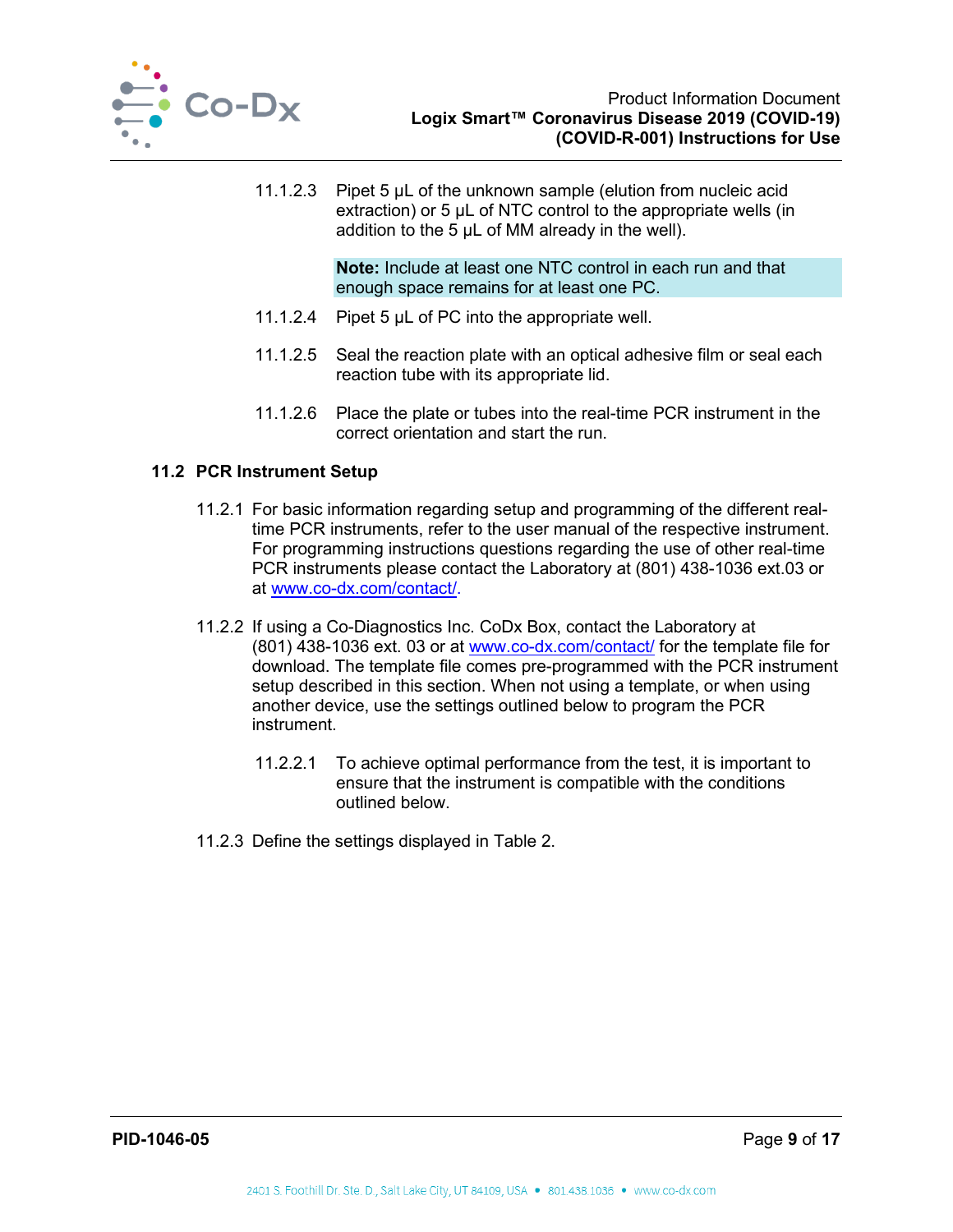

## **Table 2**

*Settings for PCR Instruments*

| <b>Item</b>            | <b>Setting</b> |
|------------------------|----------------|
| <b>Reaction Volume</b> | $10 \mu L$     |
| <b>Ramp Rate</b>       | Default        |
| Passive Reference      | None           |

11.2.4 Program PCR instrument with the cycling conditions displayed in [Table 3.](#page-10-0)

## <span id="page-10-0"></span>**Table 3**

*PCR Instrument Cycling Conditions*

| <b>Item</b>           | <b>Stage</b> | <b>Cycles</b> | ∣Temperature ˈ | Time       |
|-----------------------|--------------|---------------|----------------|------------|
| Reverse Transcription | Activation   |               | 45°C           | 15 minutes |
| Initial Denaturation  | Hold         |               | $95^{\circ}$ C | 2 minutes  |
|                       | Cycling      | 50            | $95^{\circ}$ C | 3 seconds  |
| Amplification         |              |               | $55^{\circ}$ C | 32 seconds |

11.2.5 Always use the PCR instrument compatible with the fluorophores listed in [Table 4.](#page-11-2) Some devices may not have options for the quencher. If you need assistance or have questions, contact Co-Diagnostics Inc. Technical Support at (801) 438-1036 ext. 02 or at [support@co-dx.com.](mailto:support@co-dx.com)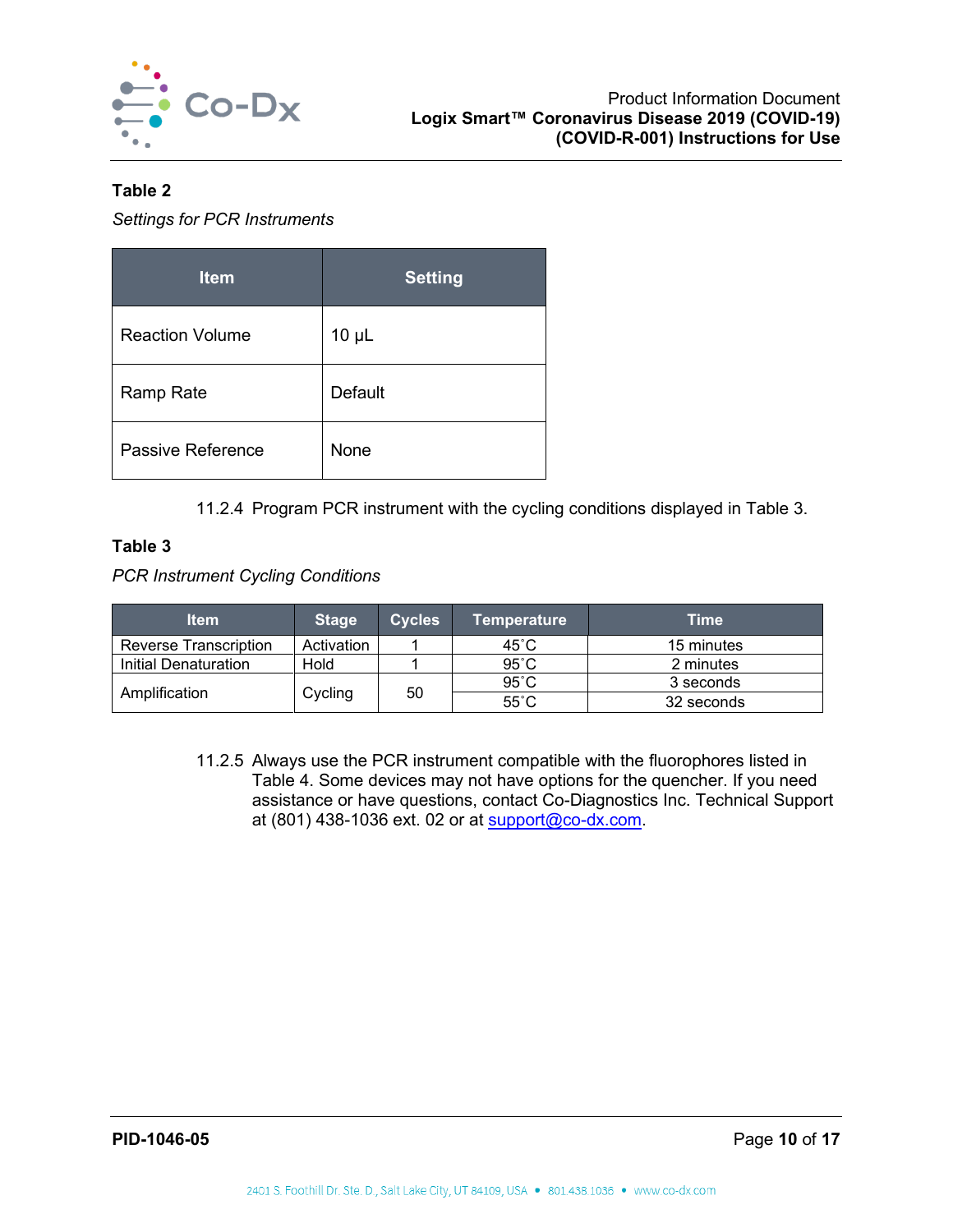

11.2.6 Define the fluorescence detectors (dyes) as outlined in [Table 4.](#page-11-2)

## <span id="page-11-2"></span>**Table 4**

*Fluorescence Detectors (Dyes) Definitions*

| <b>Target</b>                | <b>Detector Name</b> | <b>Reporter</b>                         | Quencher                 |
|------------------------------|----------------------|-----------------------------------------|--------------------------|
| 13BCOVID-19<br>specific RNA  | 12B13BCOVID-19       | <b>FAM™</b>                             | $BHO^{\circledcirc} - 1$ |
| RNaseP specific<br>DNA (IPC) | <b>RNaseP</b>        | <b>CAL Fluor<sup>®</sup> Red</b><br>610 | $BHQ^{\circledcirc} - 2$ |

11.2.7 When you finish the run, save the run file.

## <span id="page-11-0"></span>**12 DATA ANALYSIS**

For basic information regarding data analysis on specific real-time PCR instruments please refer to the user manual of the respective instrument.

## <span id="page-11-1"></span>**12.1 Validity of Test Runs**

12.1.1 Valid Test Run

Ensure that both the PC and NTC pass and that the control conditions displayed in [Table 5](#page-11-3) are met.

## <span id="page-11-3"></span>**Table 5**

*Control Conditions*

| <b>Control Type</b>              | <b>Control Name</b>                                  | <b>Purpose of Control</b>                          | <b>12B13BCOVI</b><br>$D-19$<br><b>FAM</b><br>channel | <b>Internal Control</b><br>(RNaseP)<br><b>CF610 channel</b> |
|----------------------------------|------------------------------------------------------|----------------------------------------------------|------------------------------------------------------|-------------------------------------------------------------|
| <b>COVID Positive</b><br>Control | COVID-19<br>$(FAM^{\mathsf{TM}})$<br>RNaseP (CF®610) | Verifies the performance<br>of the master mix      |                                                      | $\ddot{}$                                                   |
| <b>No Template Control</b>       | Master Mix +<br>Water                                | Verifies the reagents are<br>free of contamination |                                                      | -                                                           |

12.1.2 If controls pass, interpret the sample results.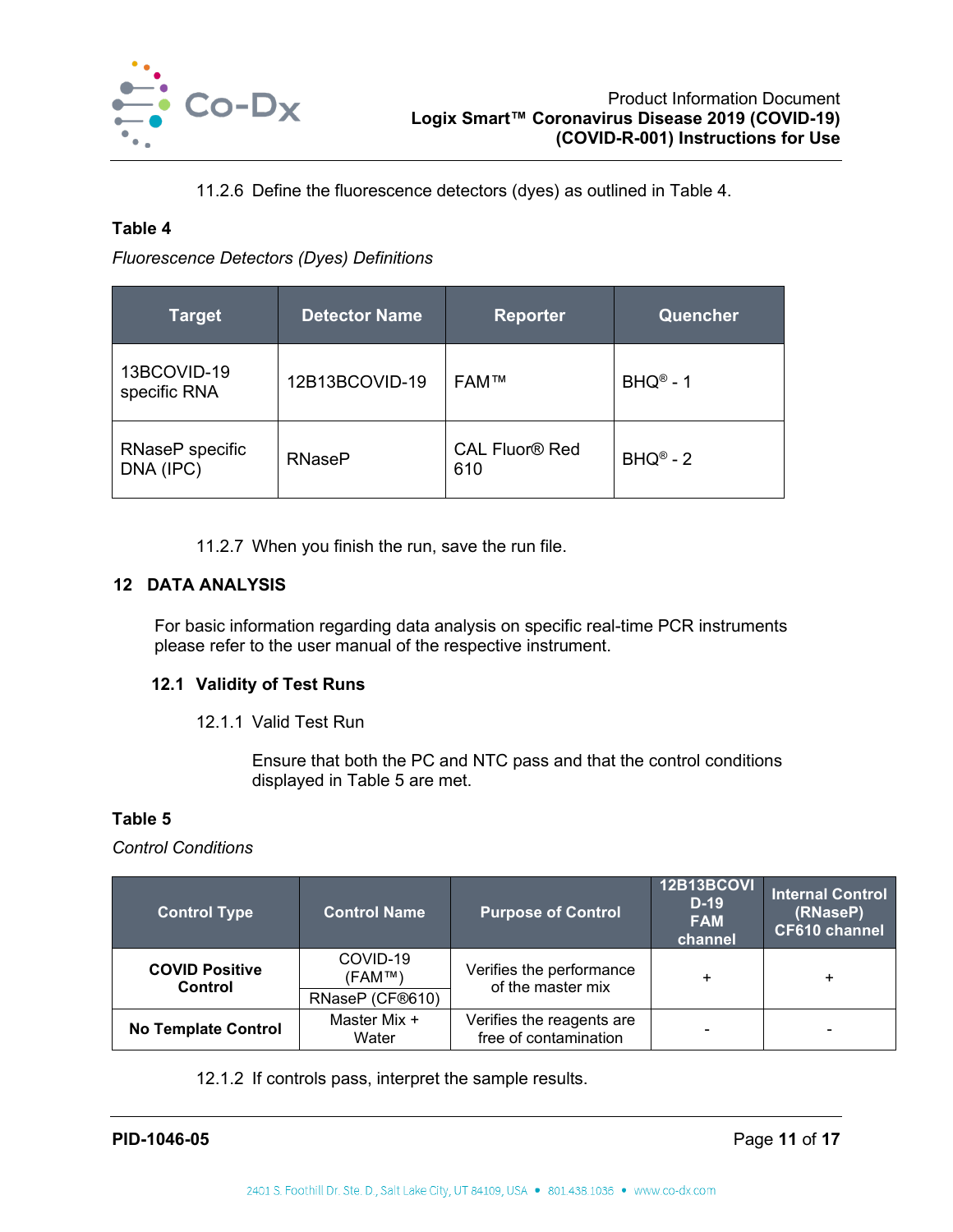

#### 12.1.3 Invalid Test Run

12.1.3.1 If any of the controls fail, the run is invalid. Document the run and initiate troubleshooting.

#### <span id="page-12-0"></span>**12.2 Interpretation of Results**

Once the controls have passed, the unknown samples can be interpreted based on one of the following three outcomes:

- $\triangleright$  Positive
- $\triangleright$  Negative
- $\triangleright$  Inconclusive

A **positive** result displays an amplification curve or cycle threshold value for COVID-19. The cut-off value should be determined by in house validation testing. However, internal studies have shown rare primer-dimer formation or other nonspecific amplification at 45 cycles. This fact can be attributed to the nature of the CoPrimers™ (Satterfield, 2014) (Poritz & Ririe, 2014). The amplification of the RNaseP (IPC) shows that the extraction was successful.

A **negative** result displays no amplification for COVID-19; The absence of a curve for COVID-19 strain indicates a negative result ONLY when the RNaseP (IPC) marker is positive.

An **inconclusive** result will occur if any of the controls fail. See the Troubleshooting section.

<span id="page-12-1"></span>The interpretation of results can be translated to [Table 6](#page-12-1) (version KM).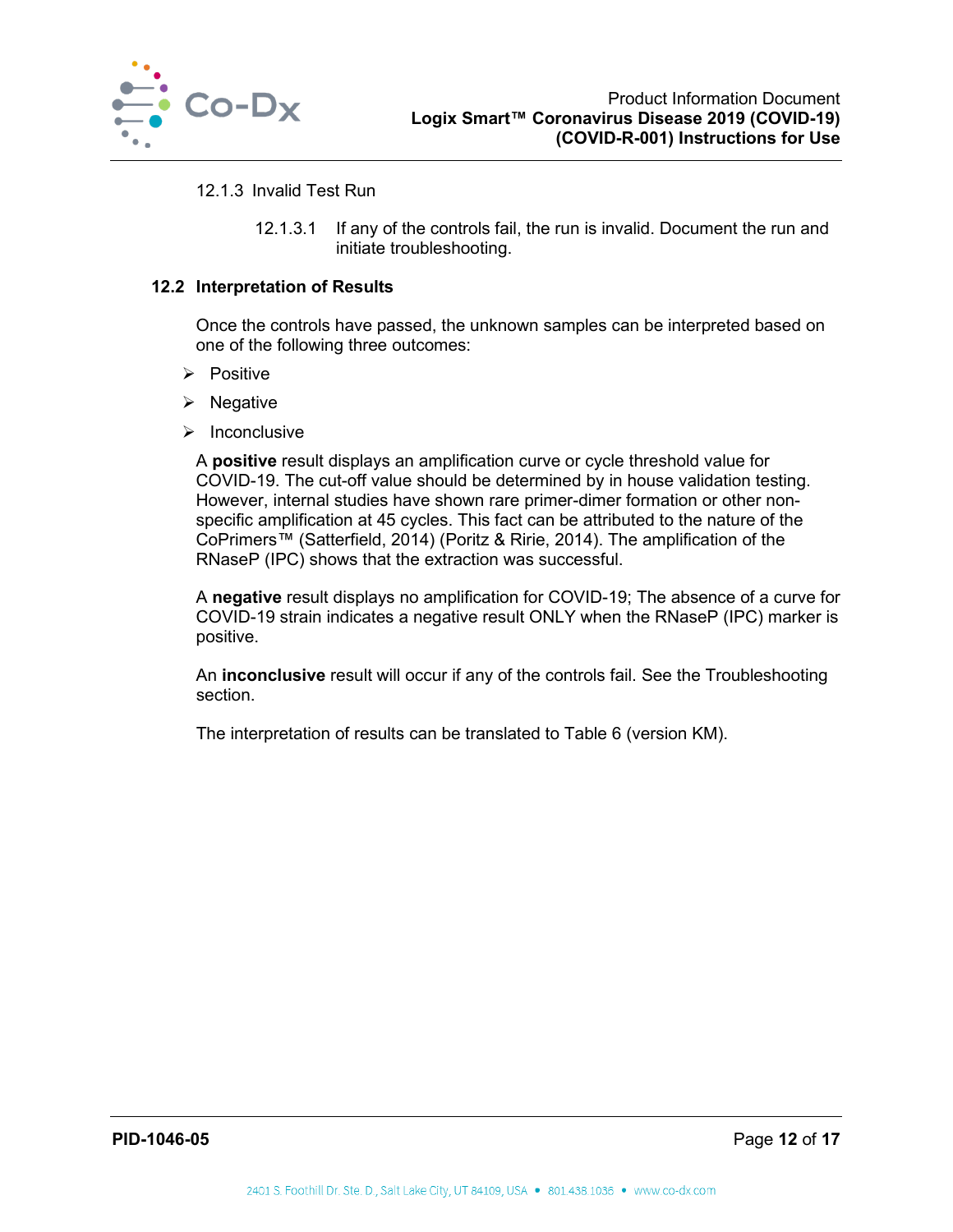

#### **Table 6**

*Results Interpretation*

|                      | <b>Sample Result</b>              |                                                                                          | Logix                                                   | <b>No Template</b>                                 |                            |
|----------------------|-----------------------------------|------------------------------------------------------------------------------------------|---------------------------------------------------------|----------------------------------------------------|----------------------------|
|                      | COVID-19<br><b>FAM</b><br>channel | <b>Internal</b><br><b>Positive</b><br><b>Control</b><br>(RNaseP)<br><b>CF610 channel</b> | Smart™<br>COVID-19<br><b>Positive</b><br><b>Control</b> | <b>Control</b><br>(NTC)<br>(Master Mix<br>+ Water) | Interpretation             |
|                      | ٠                                 |                                                                                          | ٠                                                       | $\blacksquare$                                     | <b>COVID-19 +</b>          |
| Instrumen<br>Reading |                                   |                                                                                          | ٠                                                       |                                                    | COVID-19 -                 |
|                      | <b>Any Result</b><br>$+/-$ )      |                                                                                          | ٠                                                       |                                                    |                            |
|                      |                                   | ٠                                                                                        |                                                         |                                                    | Invalid:                   |
|                      |                                   |                                                                                          |                                                         | ٠                                                  | <b>See Troubleshooting</b> |

The cut off value will determine what results are to be considered positive or negative. It should be determined by the assay development.

An analyte result will be considered as positive (+) if a **Cq value of ≤45 is determined, while any analyte values ≥45 should be considered as negative (-).**

## <span id="page-13-0"></span>**13 TROUBLESHOOTING**

Co-Diagnostics Inc. values customer feedback and we hope you inform us of any issues you have with the **Logix Smart™ Coronavirus Disease 2019 (COVID-19) RUO**, even if the recommended steps for troubleshooting solve the issue. To give feedback please fill out the Customer Feedback Form by visiting [www.co-dx.com/contact/feedback/](http://www.co-dx.com/contact/feedback/)

#### <span id="page-13-1"></span>**13.1 Stability**

Real-time and accelerated shelf-life and in-use stability studies are currently under testing. Presently, we establish the expiration date of this product to be 12 months. We do not recommend the use of expired RUO reagents because doing so may lead to inaccurate results.

Always use the most recent version of this document because we add more stability information when studies are completed.

#### <span id="page-13-2"></span>**13.2 User Errors**

Good Laboratory Practices for Molecular Biology Diagnostics (Viana & Wallis, 2011) are necessary when using this product. Only trained personnel should use this product.

It is essential for the user to have some molecular biology experience and be familiar with proper pipetting technique to prevent errors, such as splashes, crossover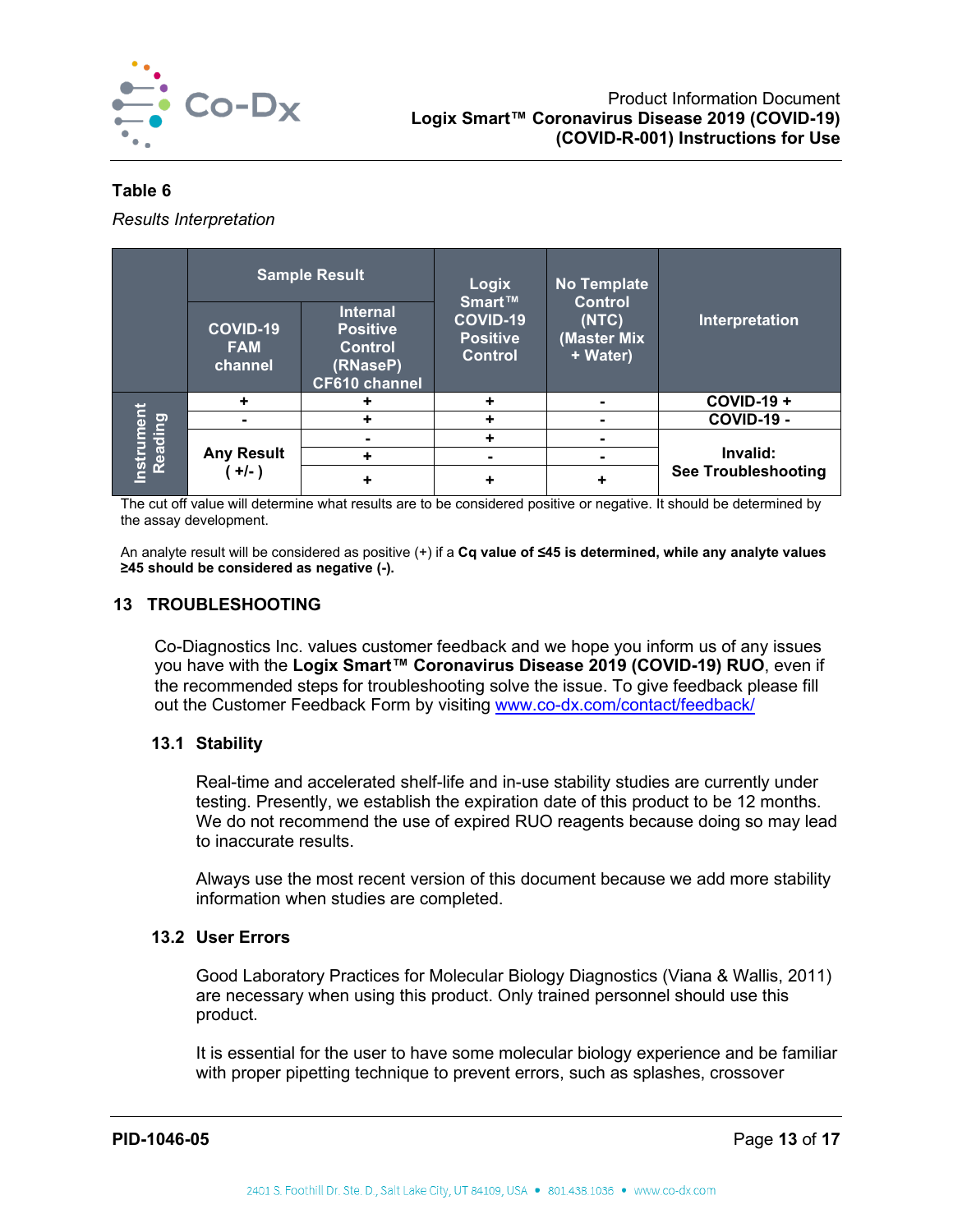

contamination, and errors on volume selection. Always replace pipette tips after every pipetting and replace gloves often. Calibrate equipment such as pipettes and real-time PCR instruments when applicable.

A 90-minute training course for Good Laboratory Practices for Molecular Genetics Testing (Centers for Disease Control and Prevention, 2017) is available at the CDC website at the following link [https://www.cdc.gov/labtraining/training-courses/good](https://www.cdc.gov/labtraining/training-courses/good-lab-practices-molecular-genetics-testing.html)[lab-practices-molecular-genetics-testing.html](https://www.cdc.gov/labtraining/training-courses/good-lab-practices-molecular-genetics-testing.html)

## <span id="page-14-0"></span>**13.3 Invalid Results**

- 13.3.1 **Logix Smart™ COVID-19** Positive Control (PC) not Amplifying
- 13.3.2 No amplification from the PC could be the result of one or multiple factors, including one or more of the following:
	- $\triangleright$  Pipetting errors (pipetting control into the wrong well, missing a well, pipetting inadequate amount of reagent)
	- $\triangleright$  Incorrect placement of plates or tubes into the real-time PCR instrument
	- **Logix Smart™ COVID-19** MM or **Logix Smart™ COVID-19** PC degradation (the result of reagents being at temperatures above - 16°C for an extended period)
	- $\triangleright$  Use of expired reagents
	- $\triangleright$  Use of wrong reagents

Without further evidence, it is best to disregard the results from the samples and re-test by re-amplification. If the PC fails again, investigate to identify probable causes for error, and reprocess the test from extraction, depending on the investigation results and risks identified in the process. If failure of the PC occurs a third time after re-extraction and re-amplification, open a new Logix Smart<sup>™</sup> COVID-19 PC or MM, and retest. If the PC fails a fourth time, contact Co-Diagnostics Inc. Technical Support by calling (801) 438-1036 ext. 02 visiting [support@co-dx.com.](mailto:support@co-dx.com)

13.3.3 Internal Positive Control (IPC) Not Amplifying in Samples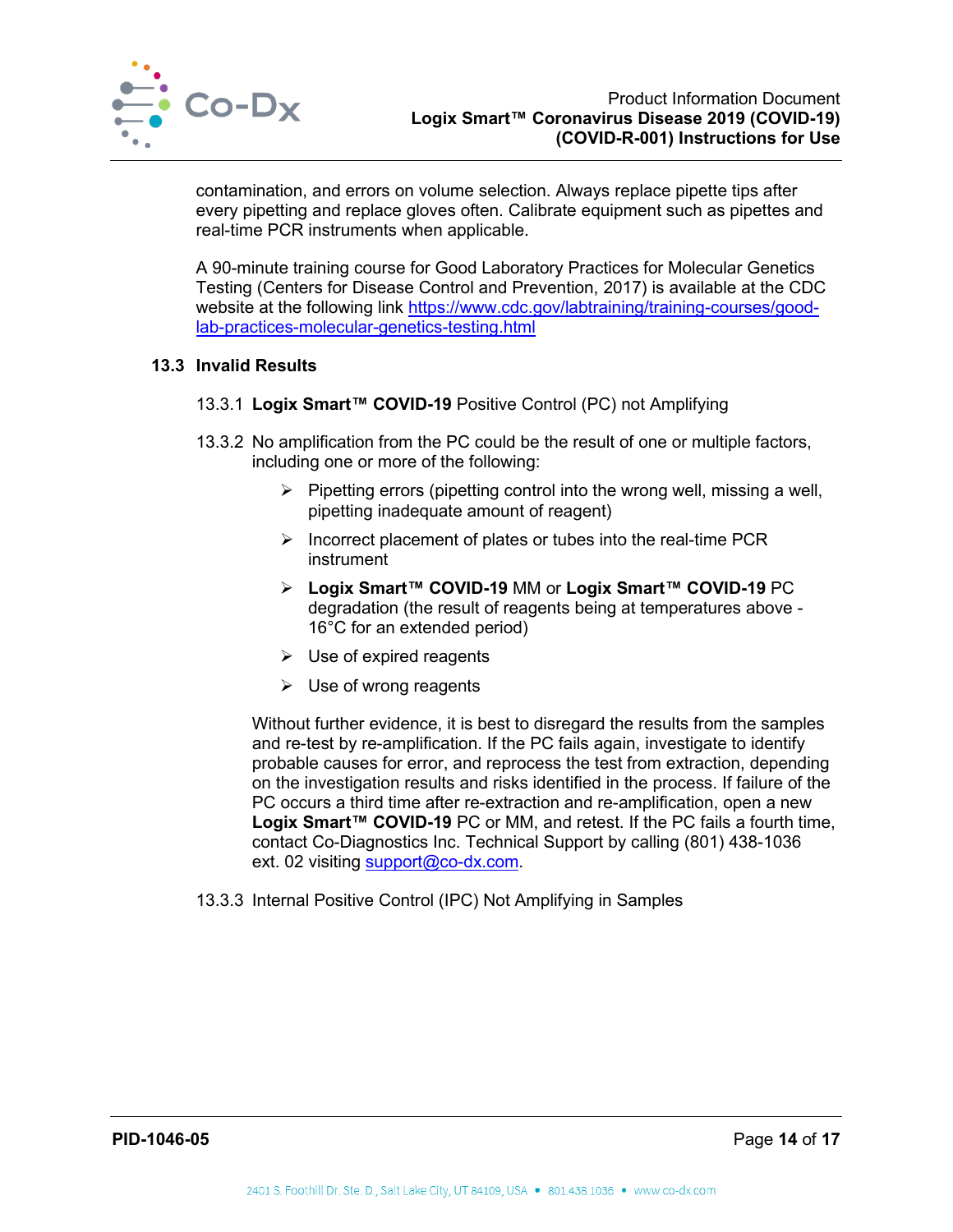

- 13.3.4 A no amplification result from the RNaseP channel could be due to one or multiple factors, such as the following:
	- $\triangleright$  Not enough nuclear material was in the sample.
	- $\triangleright$  PCR inhibitors were present, such as ethanol and/or heparin.
	- $\triangleright$  The person performing extraction, did it incorrectly.
	- $\triangleright$  The extraction used is not compatible or has a step that eliminates a crucial element for extraction.

The sample origin is not compatible to the test's intended use.

**Note:** Positive amplification in the COVID-19 channel indicates a positive result despite the lack of concurrent amplification in the IPC channel. The IPC in Co-Diagnostics test RUOs may vary due to the test application. In most cases, amplification is dependent on the presence of human genomic DNA (gDNA) in the extracted sample, the amount of which is governed by the type of the sample and the extraction procedure used. Samples obtained from culture or sterile/pure sites (e.g., CSF, urine, cell lysates) may not contain the human RNaseP gene. In such cases, the two negative markers indicate a true negative result for Coronavirus Disease 2019 (COVID-19).

In some instances, negative results will require retesting by reamplification to ensure integrity and quality of results. If the IPC fails again, samples should be re-extracted and re-amplified. If it fails after a third time an investigation should be conducted to identify possible causes for error. If the cause for the error is clear, the test can either be called as inconclusive due to either PCR inhibitors being present or not enough nuclear material being present. If the cause for error is unclear, contact Co-Diagnostics Inc. Technical Support by calling (801) 438-1036 ext. 02 or by visiting [support@co-dx.com.](mailto:support@co-dx.com)

13.3.5 No Template Control (NTC) Showing Amplification

Amplification of COVID-19 in an NTC indicates contamination in one or more of the reagents, incorrect placement of a plate or tubes into the real-time PCR instrument, or pipetting errors.

In this case, do not trust the results. Instead, re-test by re-amplifying. If the NTC fails again, then an investigation should be conducted to identify probable causes for error and the test must be either reprocessed from extraction or not, depending on the investigation results and risks identified in the process. If failure of the NTC, after re-extraction and re-amplification, happens a third time, open a new nuclease-free water and retest. If it fails a fourth time, contact Co-Diagnostics Inc. Technical Support by calling (801) 438-1036 ext. 02 or by visiting [mailto:support@co-dx.com.](mailto:support@co-dx.com)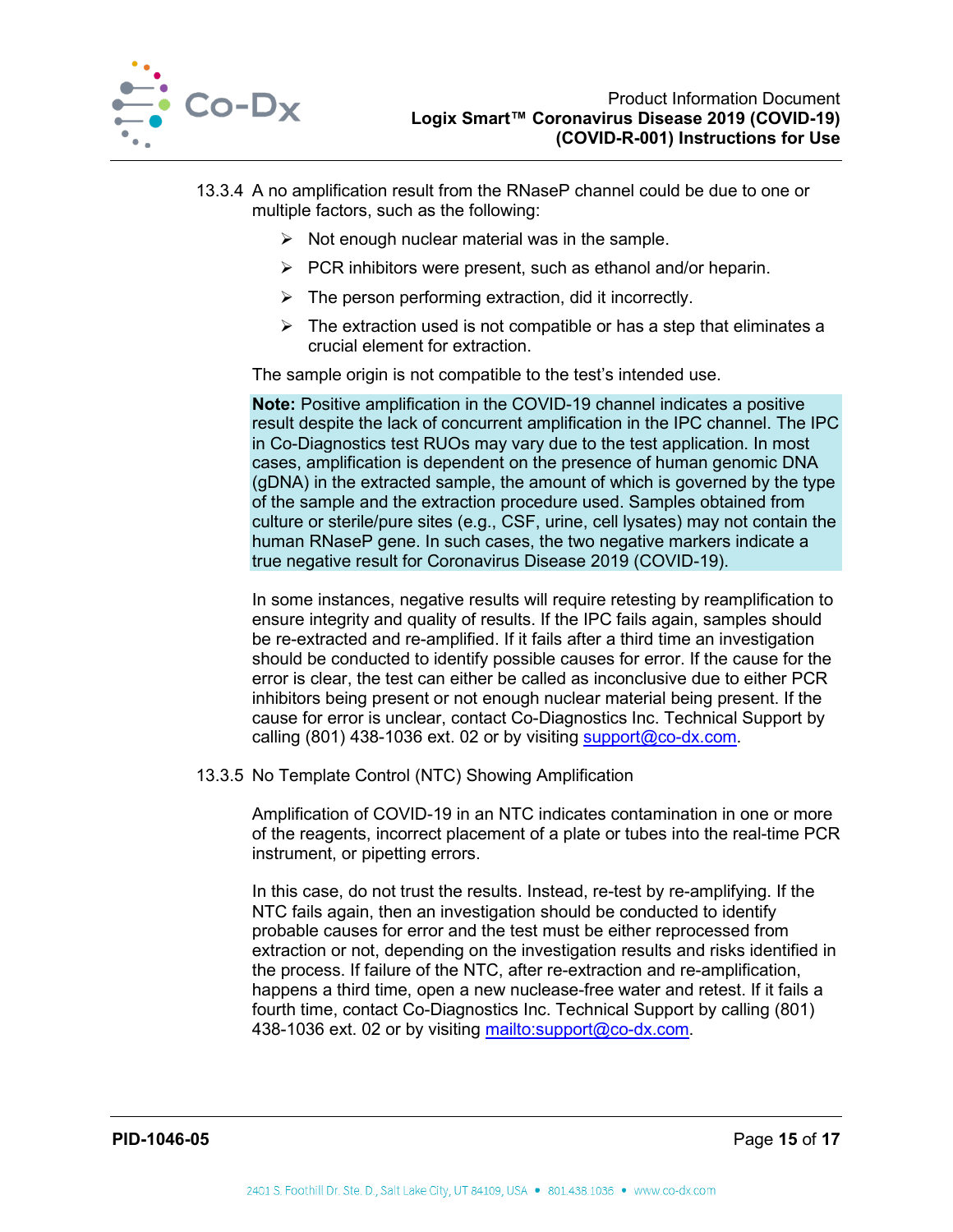

## <span id="page-16-0"></span>**14 REFERENCES**

- CDC. (2009). *Biosafety in Microbiological and Biomedical Laboratories (BMBL) 5th Edition.*  Retrieved from CDC Laboratories: https://www.cdc.gov/labs/BMBL.html
- CDC. (2017, Oct 27). *CDC Laboratory Training: Good Laboratory Practices for Molecular Genetics Testing.* Retrieved Mar 5, 2019, from Centers for Disease Control and Prevention: https://www.cdc.gov/labtraining/training-courses/good-lab-practicesmolecular-genetics-testing.html
- CDC. (2020, Feb 6). *2019 Novel Coronavirus > About 2019 Novel Coronavirus (2019 nCoV)*. Retrieved Feb 7, 2020, from Centers for Disease Control and Prevention: https://www.cdc.gov/coronavirus/2019-ncov/about/index.html
- CDC. (2020, Feb 16). *Interim Laboratory Biosafety Guidelines for Handling and Processing Specimens Associated with Coronavirus Disease 2019 (COVID-19)*. Retrieved September 15, 2018, from World Health Organization: https://www.cdc.gov/coronavirus/2019-ncov/lab/lab-biosafetyguidelines.html?CDC\_AA\_refVal=https%3A%2F%2Fwww.cdc.gov%2Fcoronavirus %2F2019-ncov%2Flab-biosafety-guidelines.html
- ECDC. (2020, Jun 15). *Laboratory support for COVID-19 in the EU/EEA > Testing for SARS-CoV-2 virus*. Retrieved Oct 20, 2020, from European Centre for Disease Prevention and Control: https://www.ecdc.europa.eu/en/novelcoronavirus/laboratory-support
- Poritz, M., & Ririe, K. (2014, Mar). *Getting things backwards to prevent primer dimers. Journal of Molecular Diagnosis*, 159-62. doi:10.1016/j.jmoldx.2014.01.001
- Satterfield, B. (2014, Mar). *Cooperative primers: 2.5 million-fold improvement in the reduction of nonspecific amplification. Journal of Molecular Diagnosis*, 163-73. doi:10.1016/j.jmoldx.2013.10.004
- Viana, R. V., & Wallis, C. L. (2011). *Good Clinical Laboratory Practices (GLCP) for Molecular Based Tests Used in Diagnostic Laboratories*. In D. I. Akyar, Wide Spectra of Quality Control (pp. 29-52). InTech. Retrieved from http://www.intechopen.com/books/wide-spectra-of-quality-control/goodclinicallaboratory-practice-gclp-for-molecular-based-tests-used-in-diagnostic-laboratories
- WHO. (2004). *Laboratory Biosafety Manual*. Retrieved from Emergencies preparedness, response:

https://www.who.int/csr/resources/publications/biosafety/WHO\_CDS\_CSR\_LYO\_20 04\_11/en/